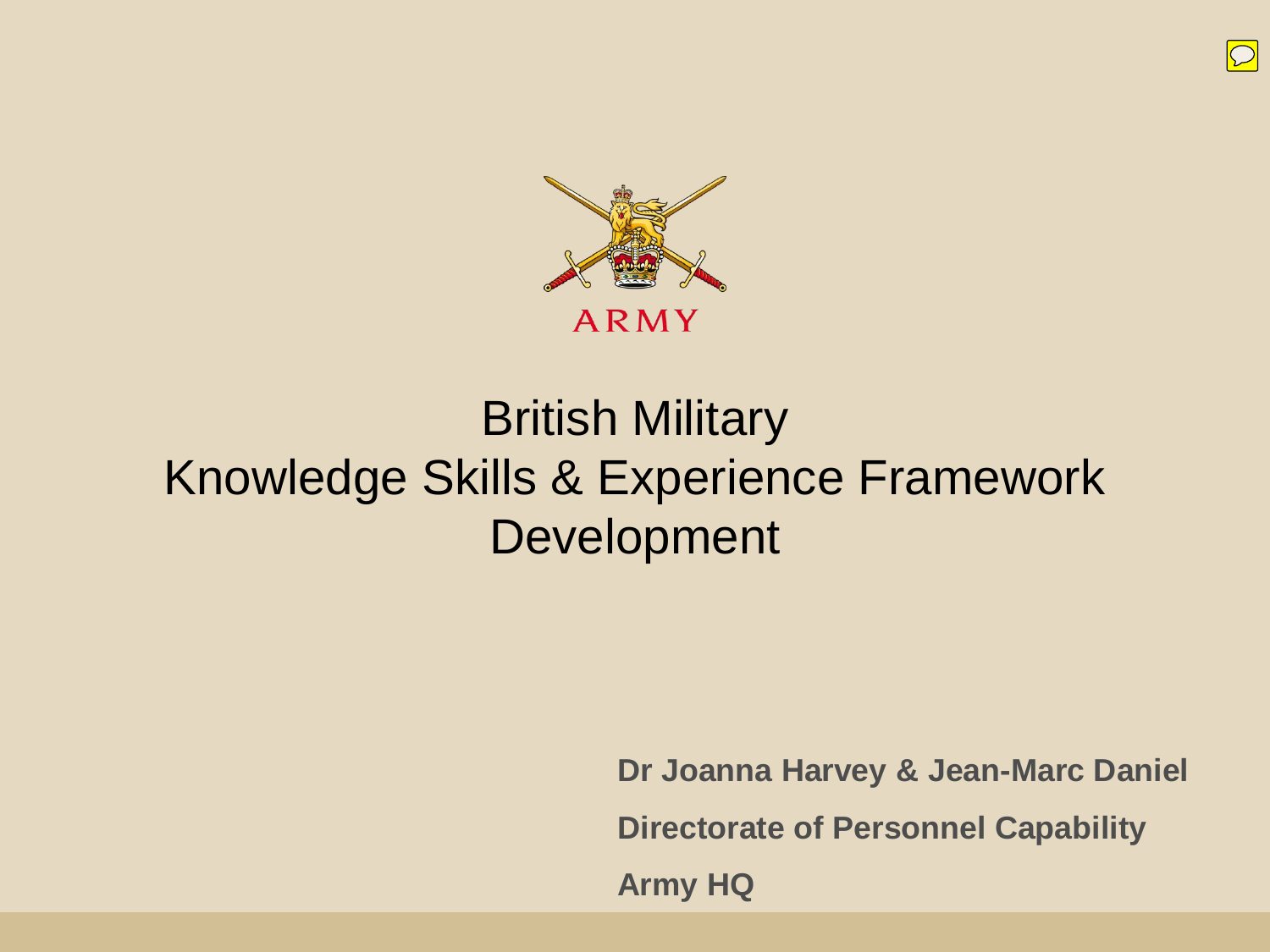



- Strategic Defence & Security Review 2010
- Reduction in numbers
	- Army combined strength of 110 000 (Reg 80 000, Res 30 000)
	- Whole Force concept
- **Army 2020, New Employment Model** 
	- Better use of KSE of personnel
	- Better matching of people to posts (abilities & requirements)
	- Enhanced career management
	- More flexible working arrangements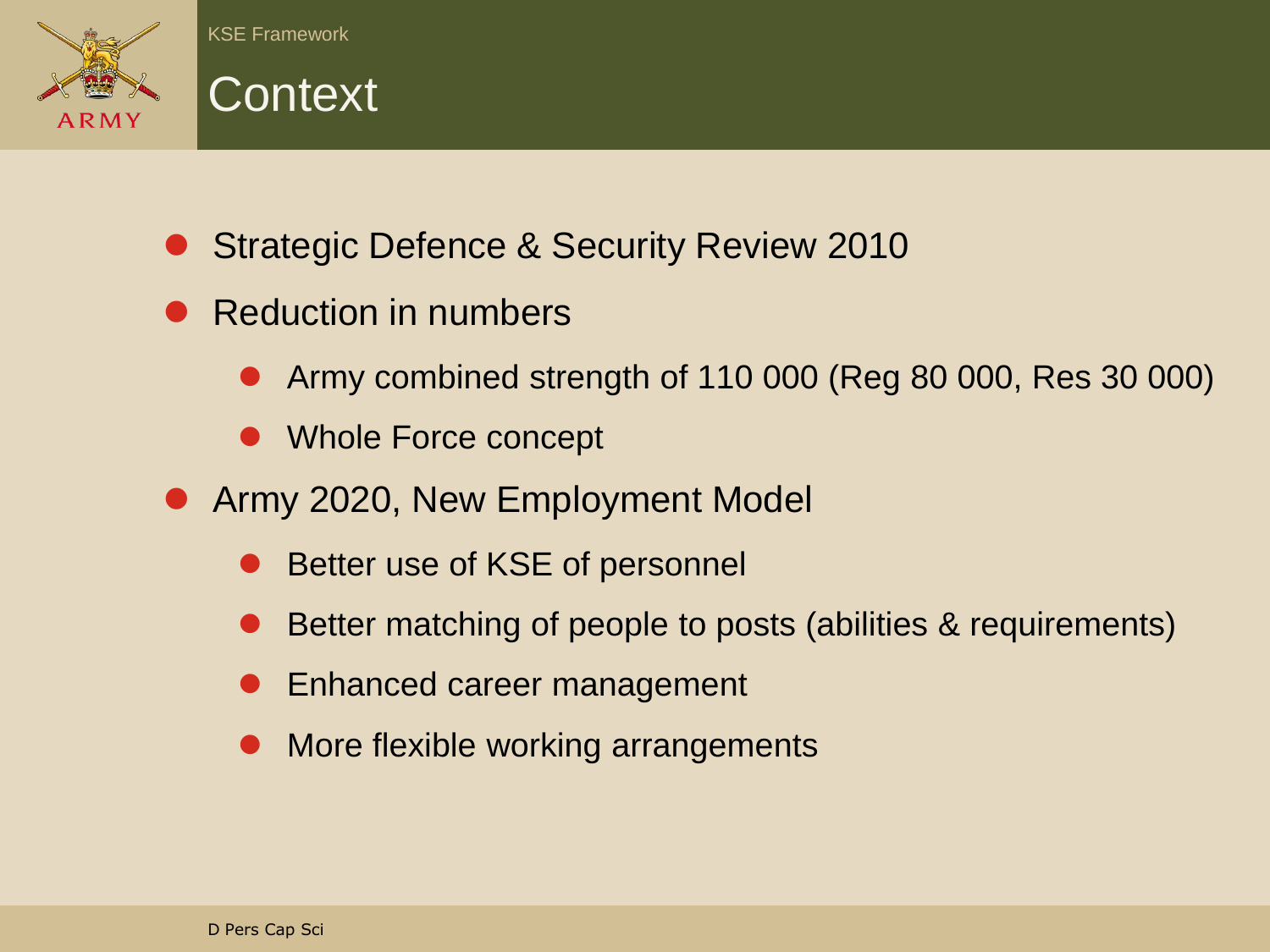

## Research Requirement

- **Establish a KSE framework** 
	- Officers & Soldiers, tri-Service
	- Measureable & applicable
	- **Underpinning**
- Core and Functional Framework
- **Challenge** 
	- Limited number of occupational psychologists
	- **Timelines**
	- Usability ("overly scientific"?)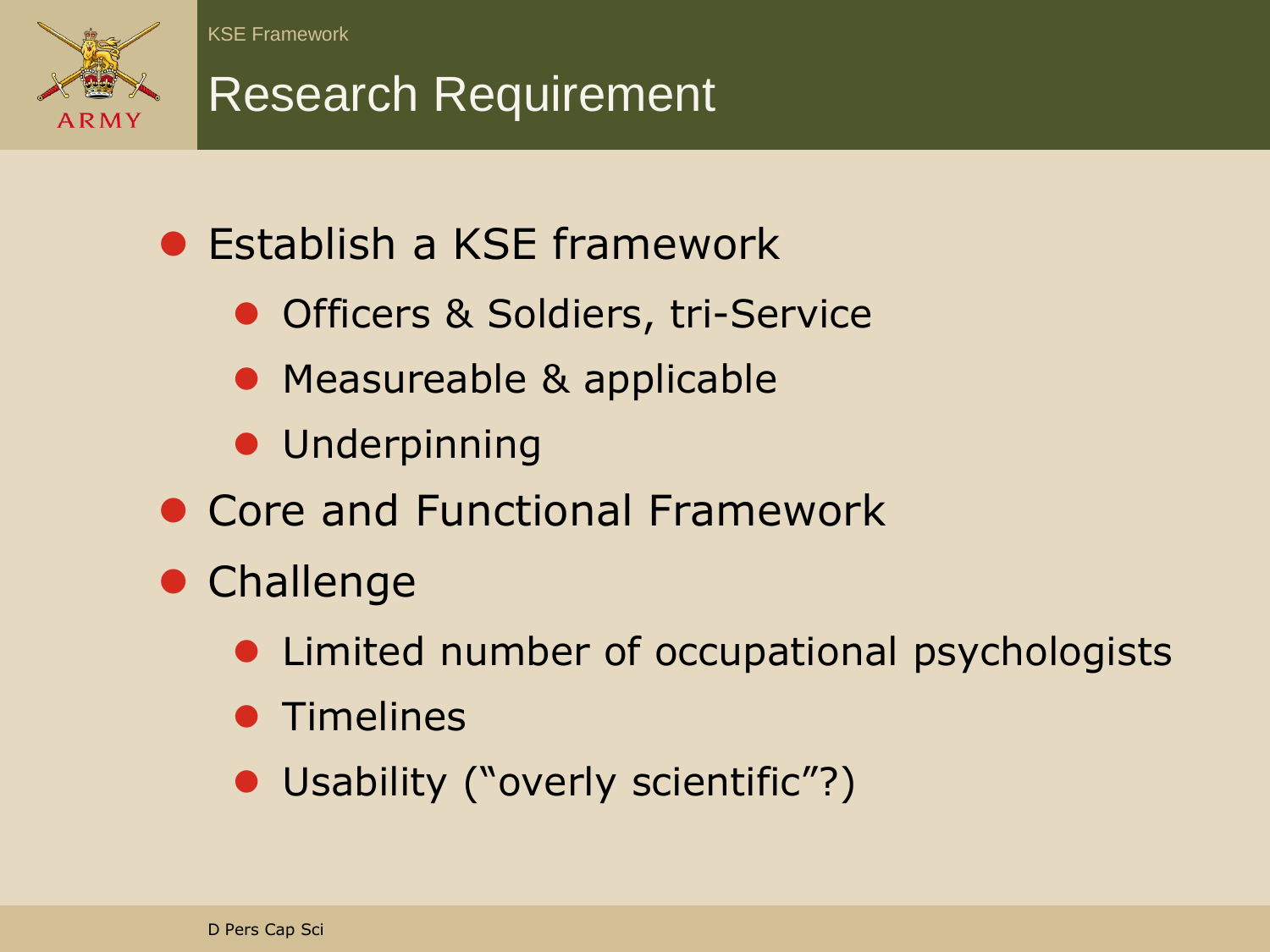

### Approach Taken

- Army occupational psychologist team project lead
- Mixed use of internal MOD psychologists & contractors
- Use of RAF and RN occupational psychologists to validate applicability to their Service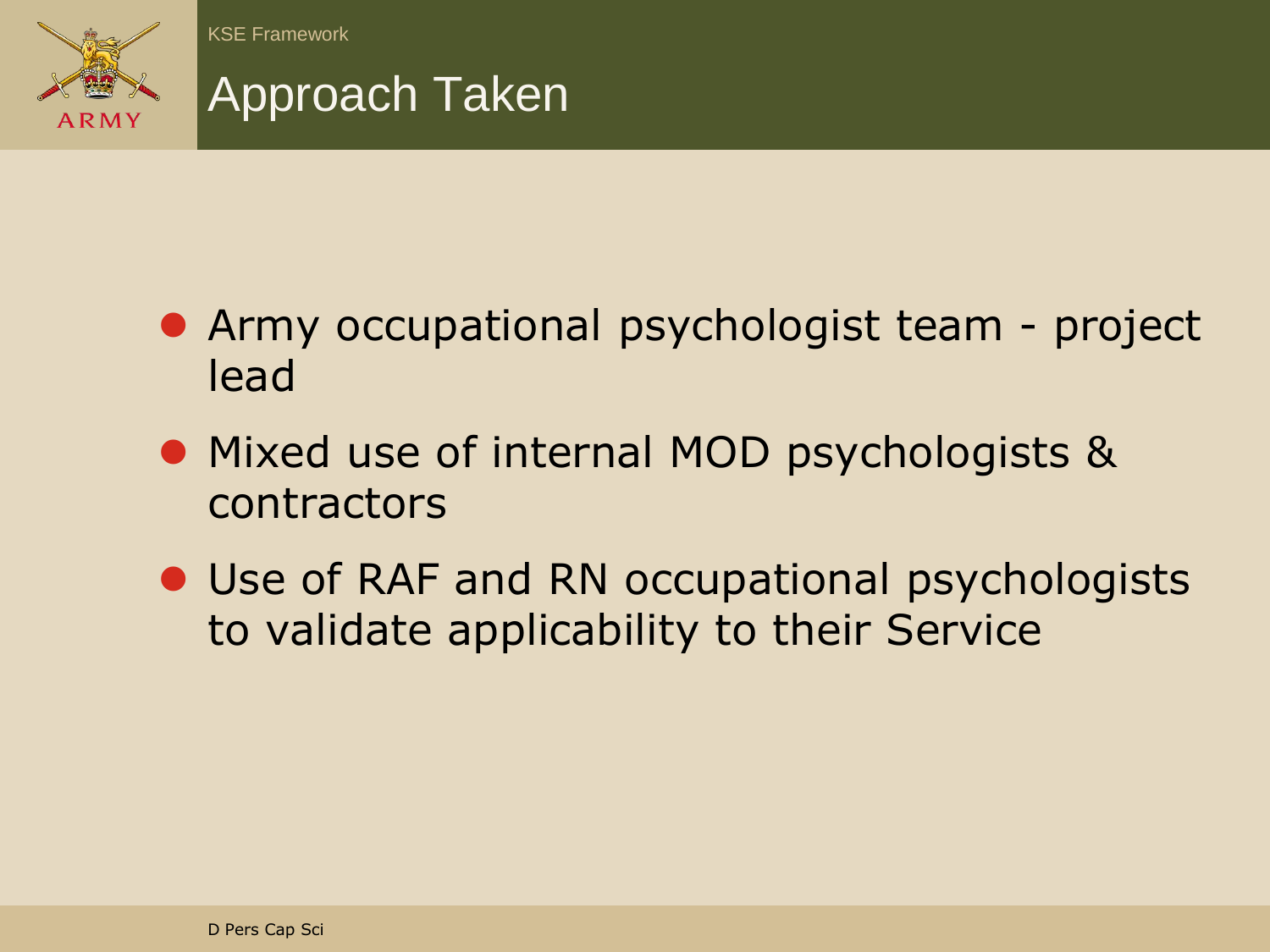

# Core & Functional KSE

### • Core

- 'Behavioural' & common to all
- Similar to current system
- **•** Functional
	- **Largely knowledge based**
	- Key common technical requirements across a range of Career Fields (approx 10-15?)
	- Not applicable to all, but show ability towards a certain career path, often at a staff level
	- Officers & SNCO/WO level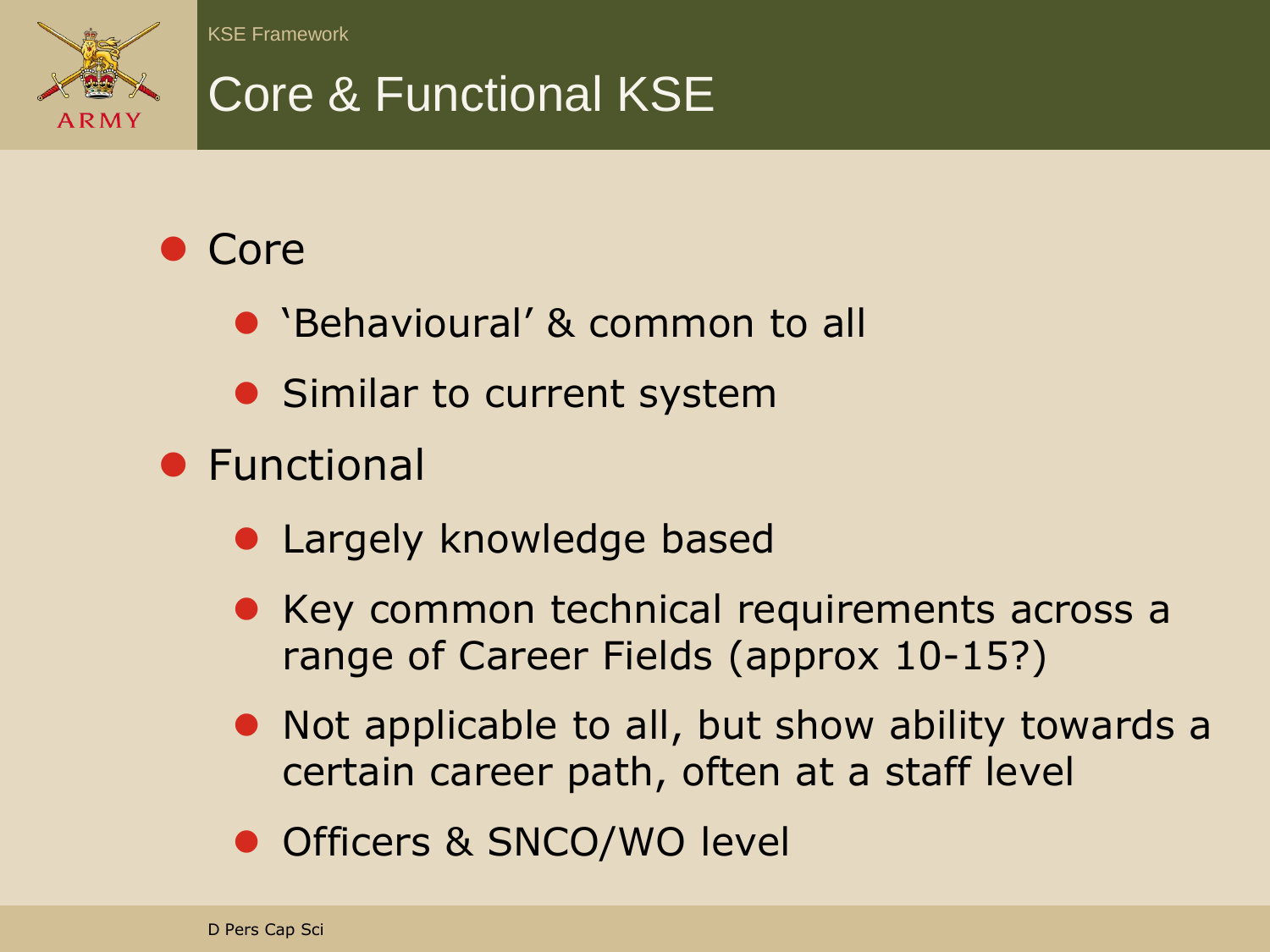

## Phases of Development

- Initial contract with Deloitte (Jan Mar 13)
- **•** Internal rework of Core framework by Army psychologists (Apr 13 –
- **Tri-Service validation of Core framework (RN/RAF** psychologists) (Apr – Aug 14)
- Background to Functional Framework
	- (Nov 13 July 14)
- Contract with Penna (Jun Nov 14)
- 

- Soldier validation
- **Functional Framework design**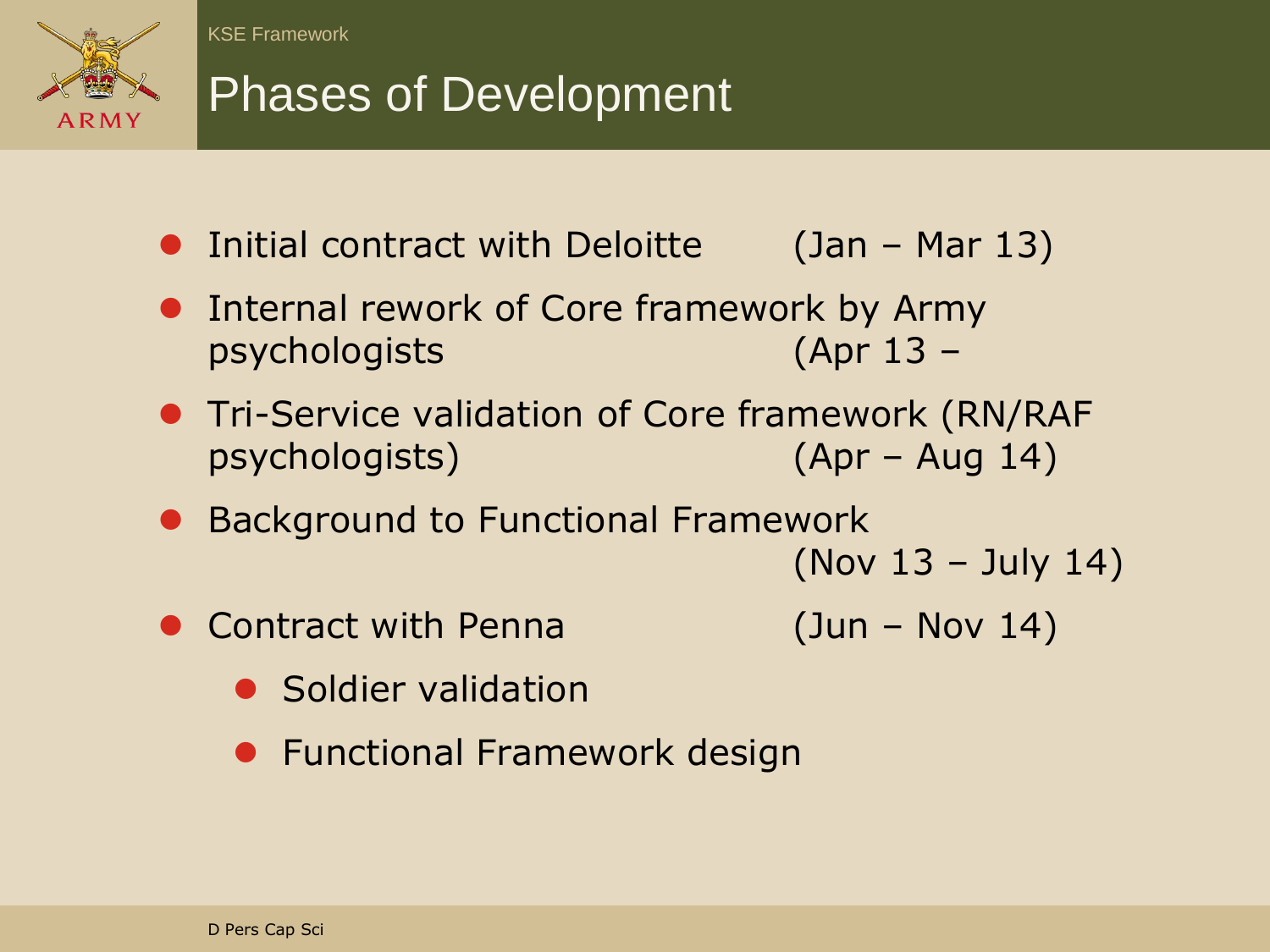

## Initial Contract

- **Joint work with Deloitte**
- Review of military doctrine & future operating environment
- Review of current KSE frameworks (other military & govt)
- **Current KSE 'As Is'** 
	- Job descriptions (n=56)
	- Job analysis survey (n=43)
	- Job incumbent interviews (n=29)
	- Review of current systems & processes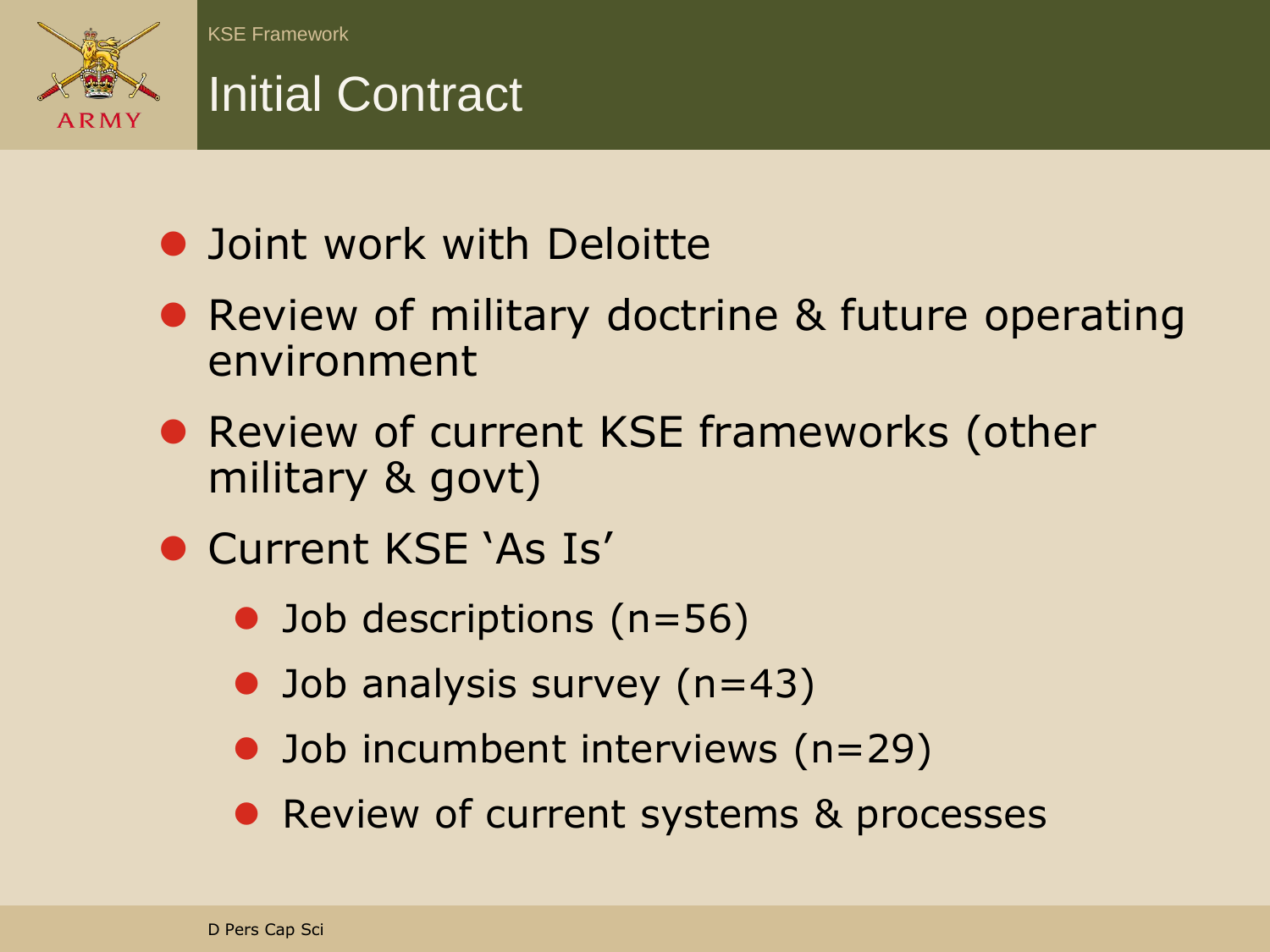

### Future KSE 'To Be'

- KSE interviews & card sort
- Based on 15 KSE identified by strategic documentation, job descriptions, appraisals, industry best practice
- **•** Interviews
	- $\bullet$  Job Manager (n= 13)
	- Reservist ( $n= 15$ )
	- Strategic Context  $(2^*,1^*)$  (n= 9)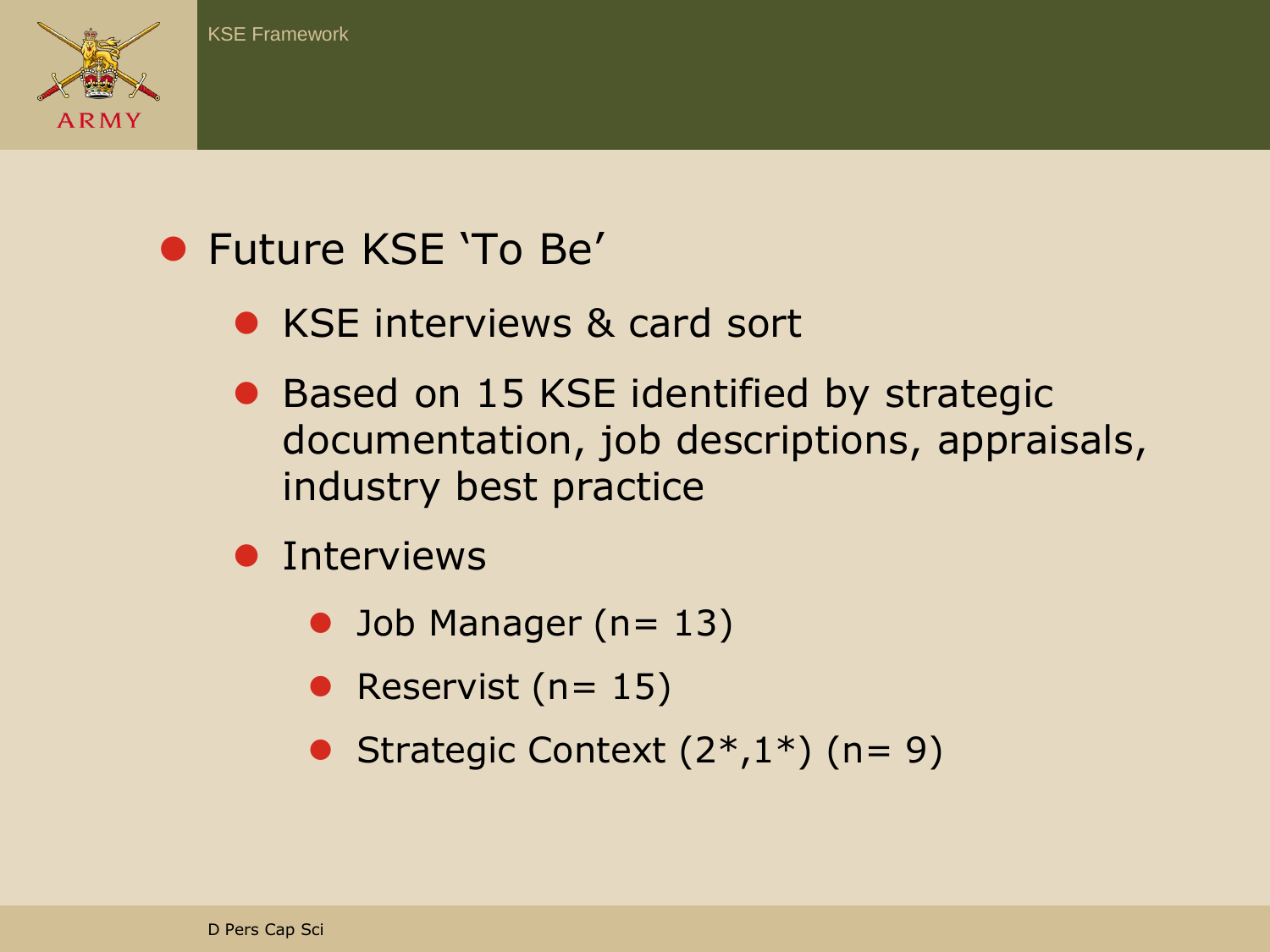

### Recommendations

- **Technical & Non-technical Frameworks**
- Non-technical (*Core*)
	- 10 KSEs considered priorities
	- Behavioural & values
- Technical (*Functional*)
	- 5 KSEs considered priorities
	- **Project & process management, Financial** planning, Risk management, Sourcing & contracting, Systems & technology.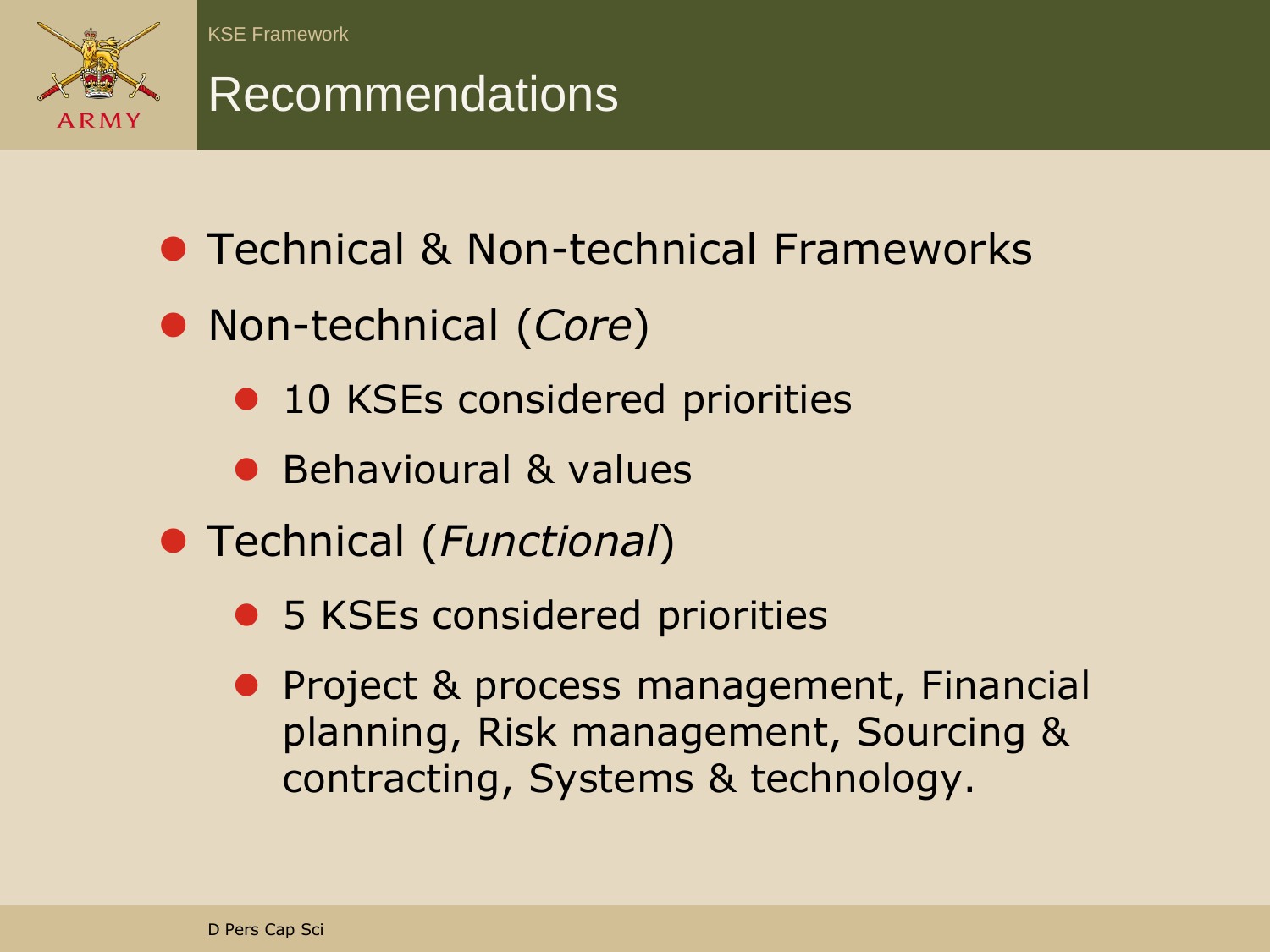

### Internal Rework

- More evidence base, earlier work too directed?
- **Thematic analysis of all KSEs on framework** reviews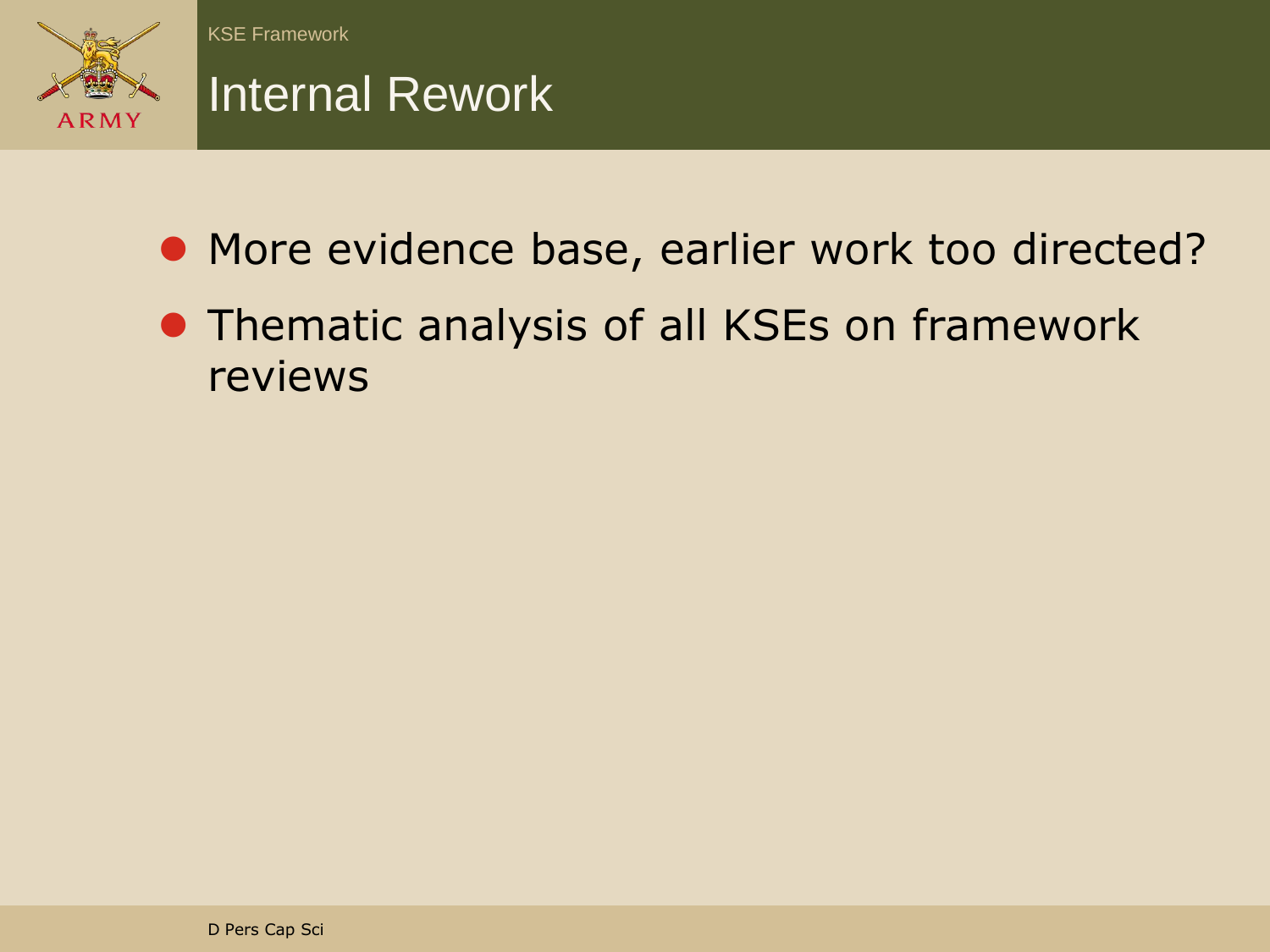

### Internal Rework

● Review research and military and Public Sector competency frameworks:

**US Army 21st Century Soldier Competencies**

**Competency Based Future Leadership Requirement**

**US Air Force RAND**

**US Army**

**UK Police**

**Defence Leadership**

**UK Civil Service**

**Canadian Armed Forces**

**Draft Deloitte Framework**

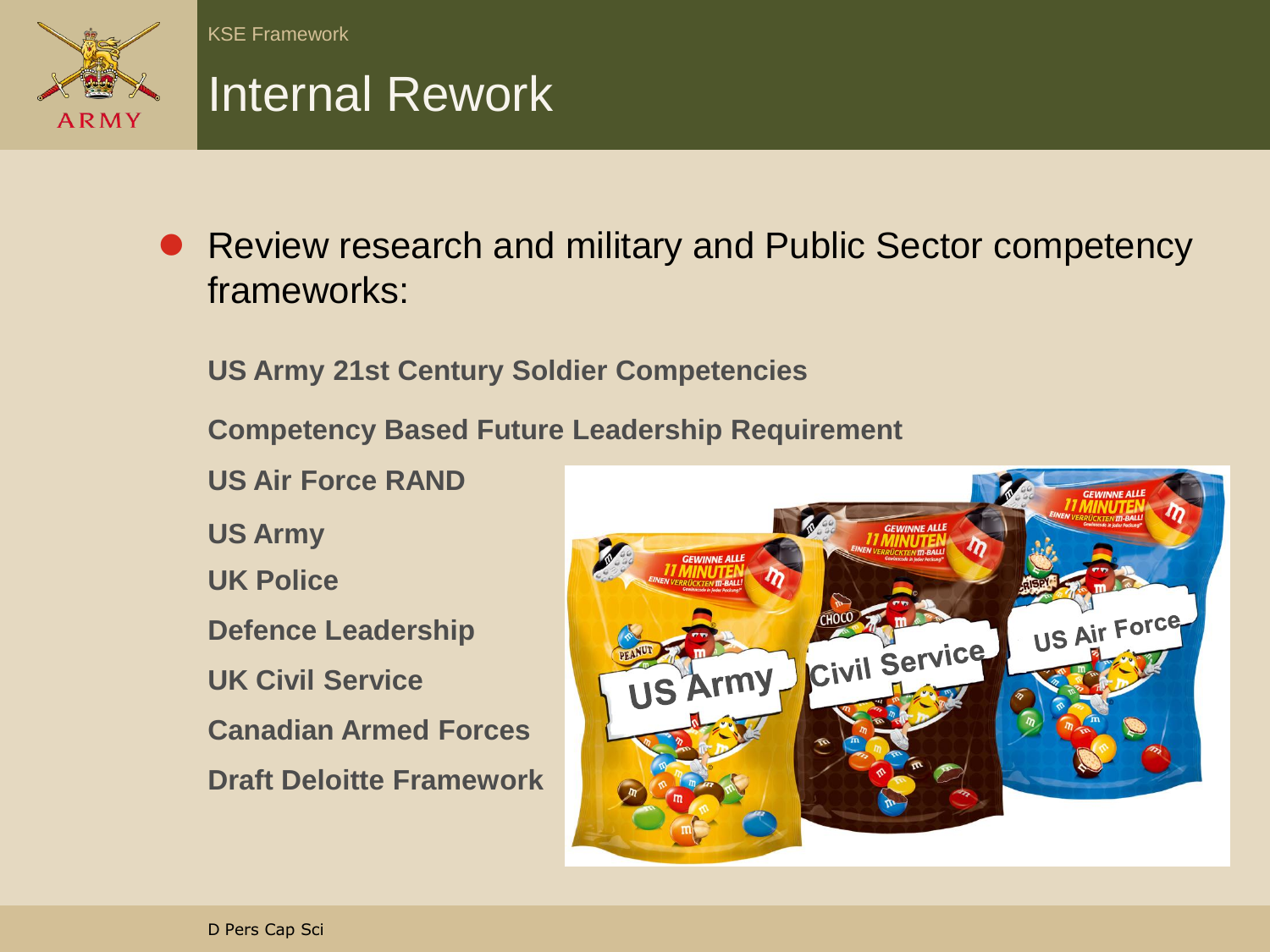

- Content analysis on ALL descriptors
- **Gap Assessment to identify which behaviours were** missing from the framework, & which were most consistent and robust

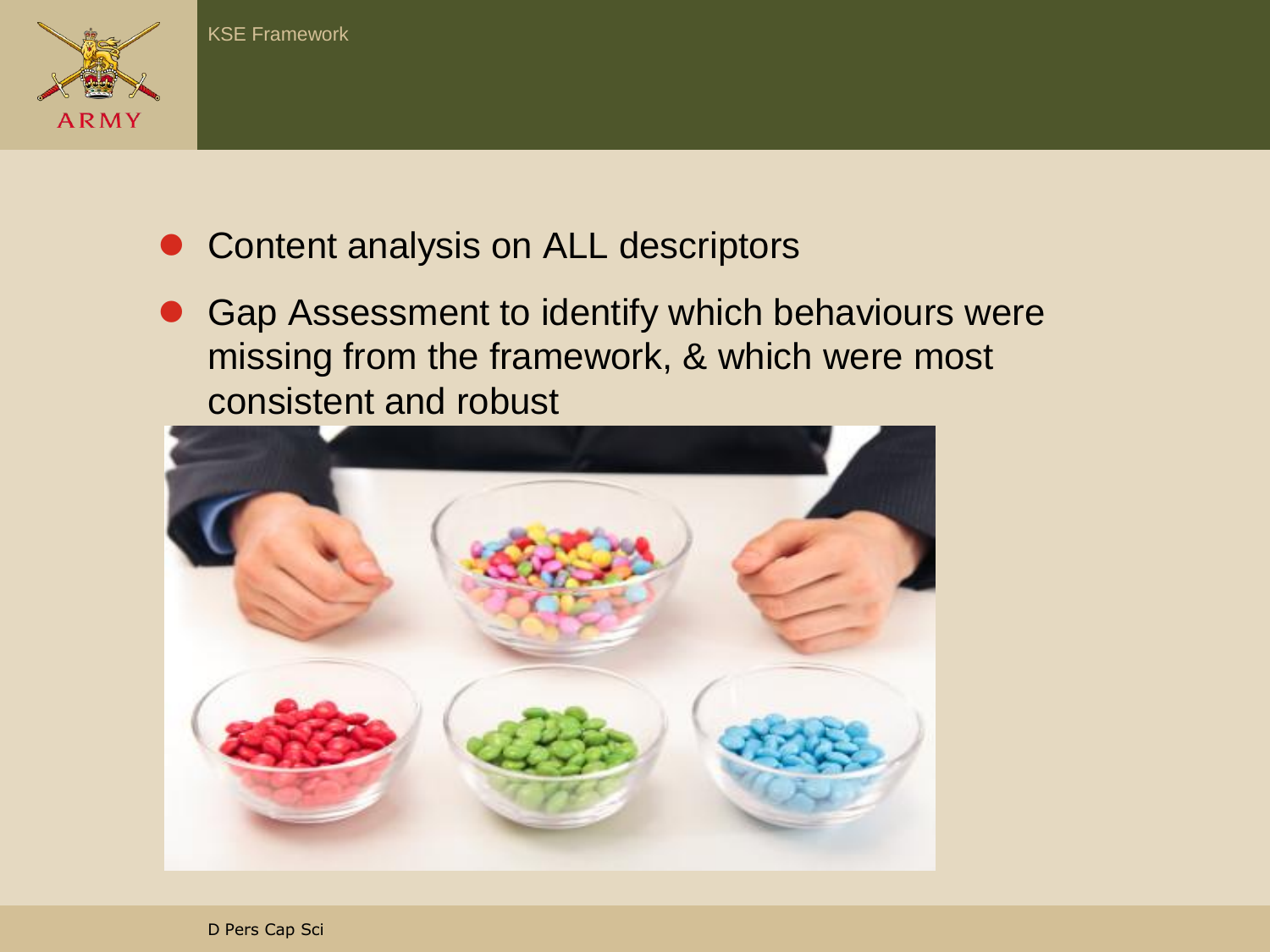

### Internal Rework

- More evidence base, earlier work too directed?
- Content analysis of all KSEs on framework reviews, including contract
- Bottom up approach
- Gap analysis & cross validation
- New reworked framework 8 Core KSE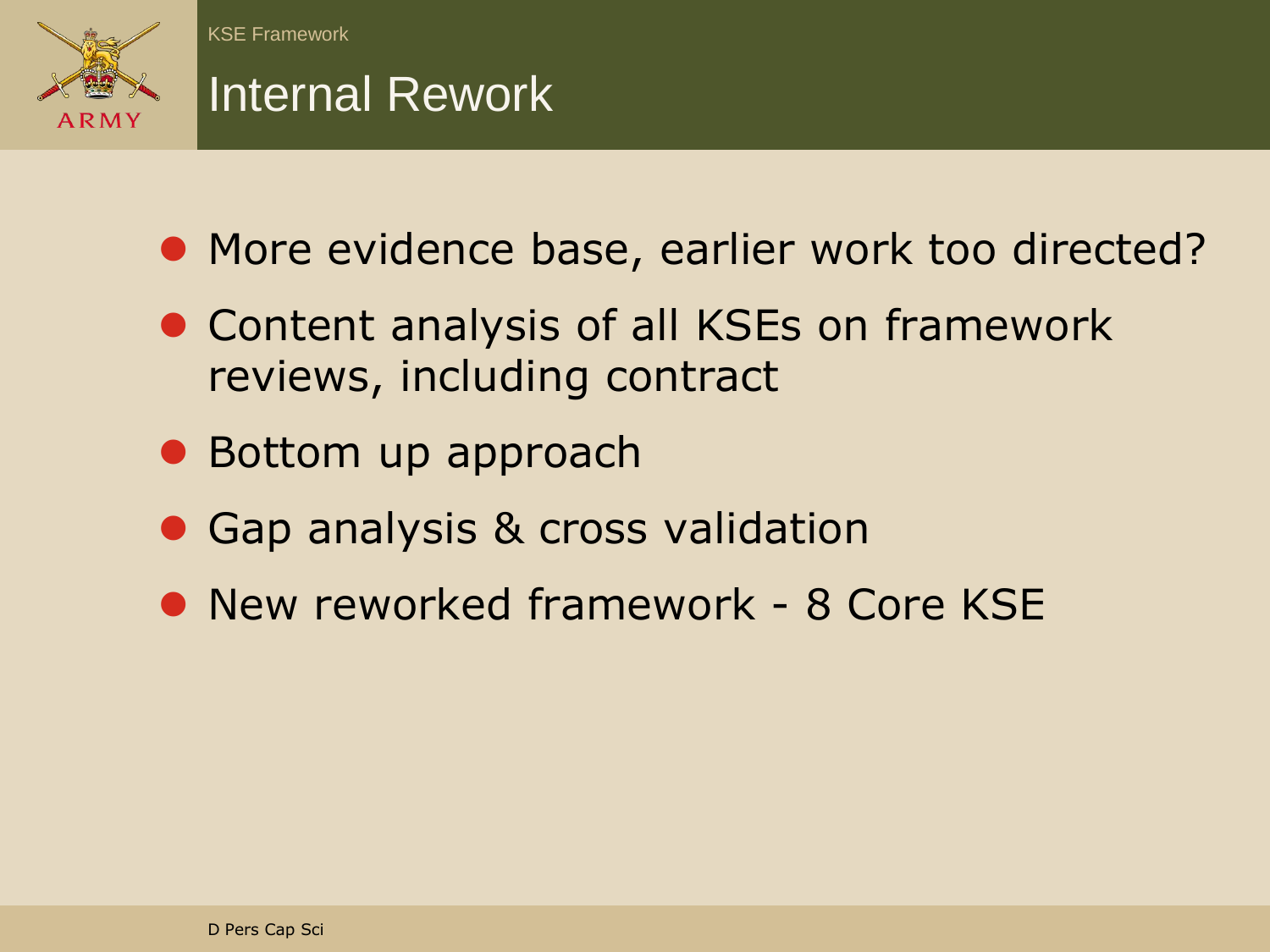

## **Workshops**

- As senior ranks and staff posts had been used in initial KSE Framework development, there was a need to test framework with lower levels:
- 6 workshops Captains (n=36)
- 3 workshops Lieutenants (n=18)
- 2 workshops Senior NCOs (n=16)
- 2 workshops Junior NCOs (n=16)
- Royal Navy occupational psychologists helped (reliability)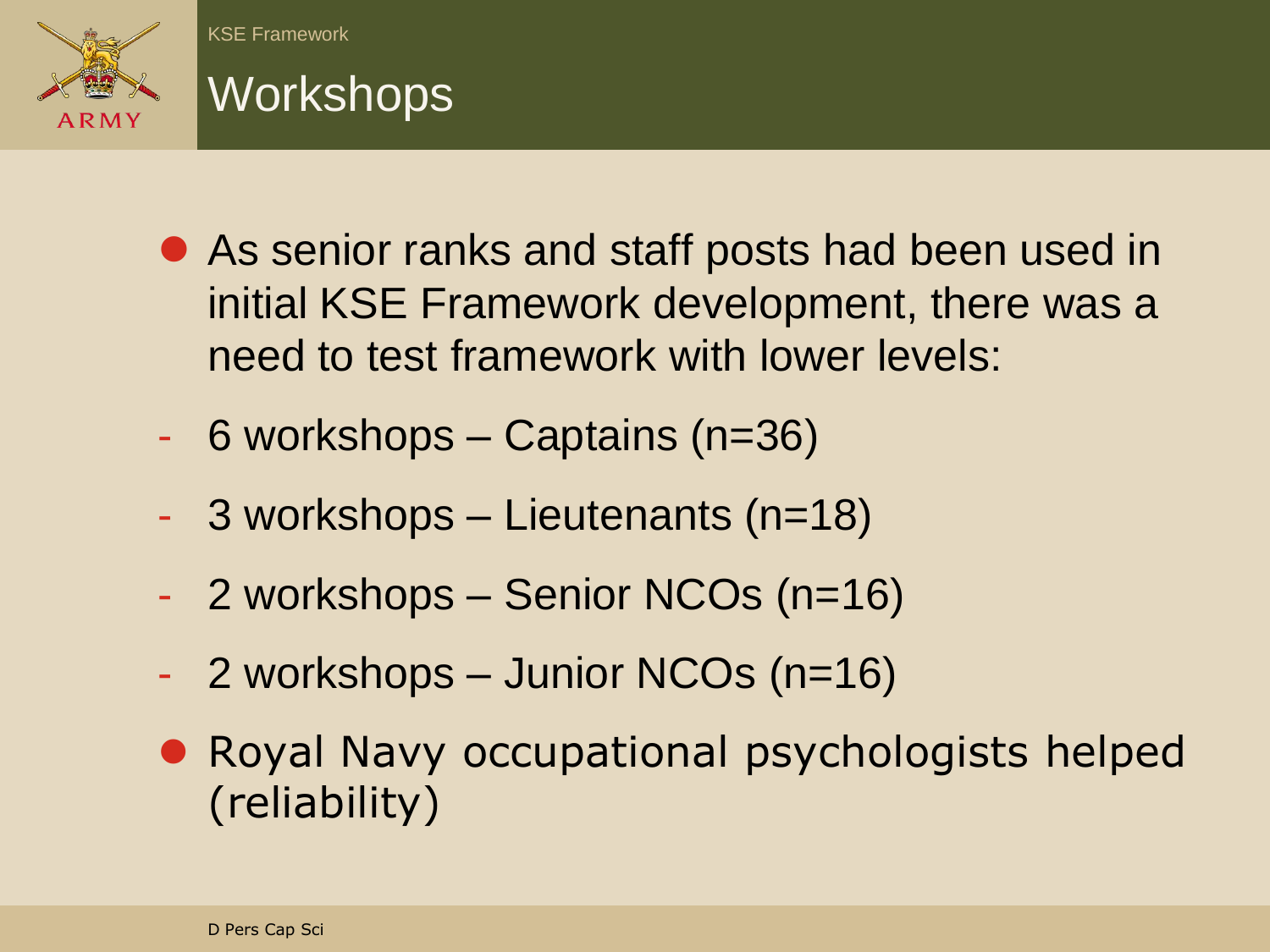

### Workshop Format

- **Took 4 KSE, printed on cards, discussing each** in turn.
	- 1 hour workshops
	- Description of KSE
	- Relevance?
	- Examples of good & poor behaviours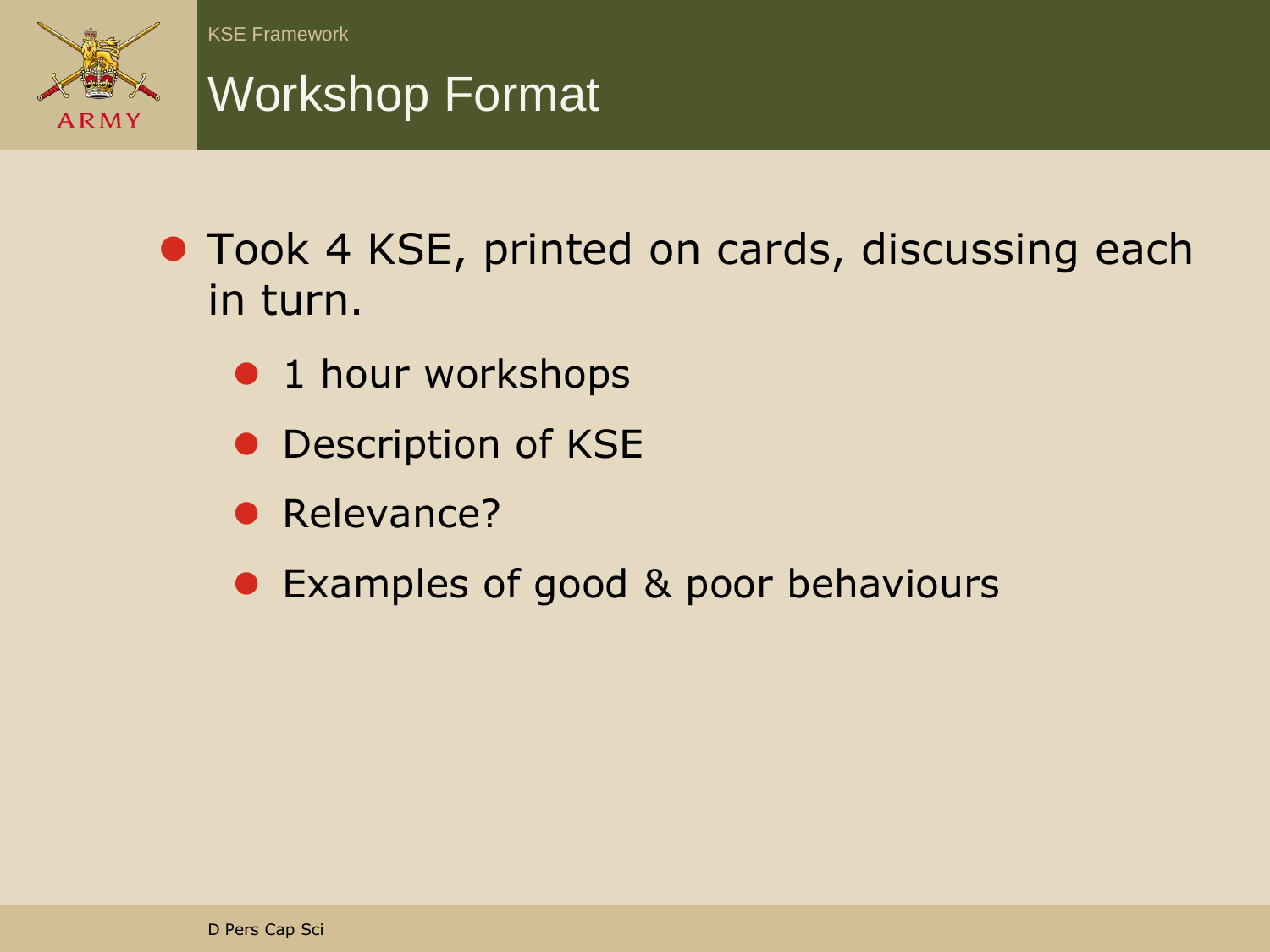



- **Thematic Analysis:** Over 750 behavioural examples were analysed and mapped to KSEs.
- 200 contextual items were used to inform the framework, i.e. "Strategic Thinking doesn't apply to us."

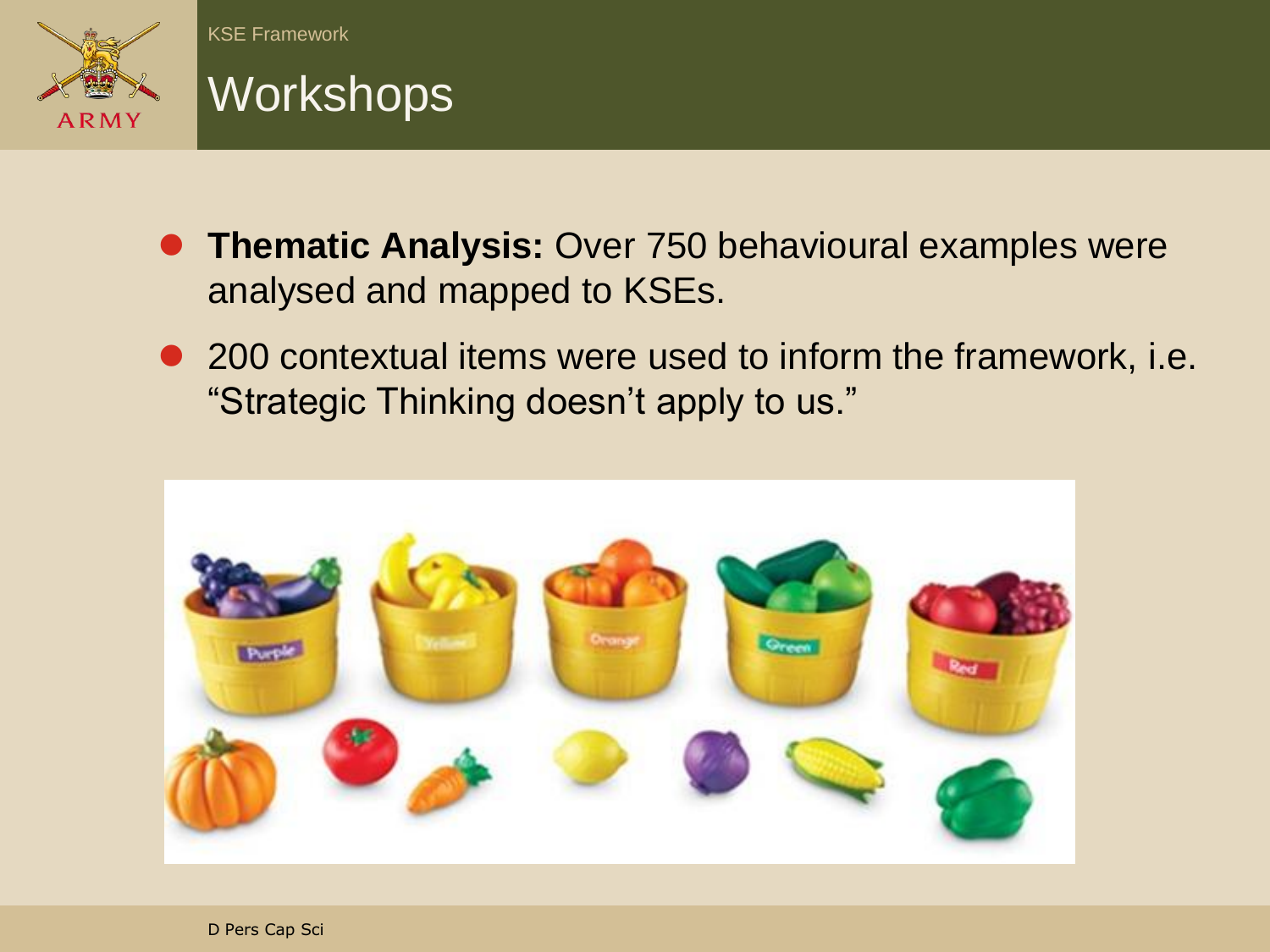



• The findings were used to inform and validate current framework. This was then mapped to the Draft Deloitte Framework to show how the two relate.

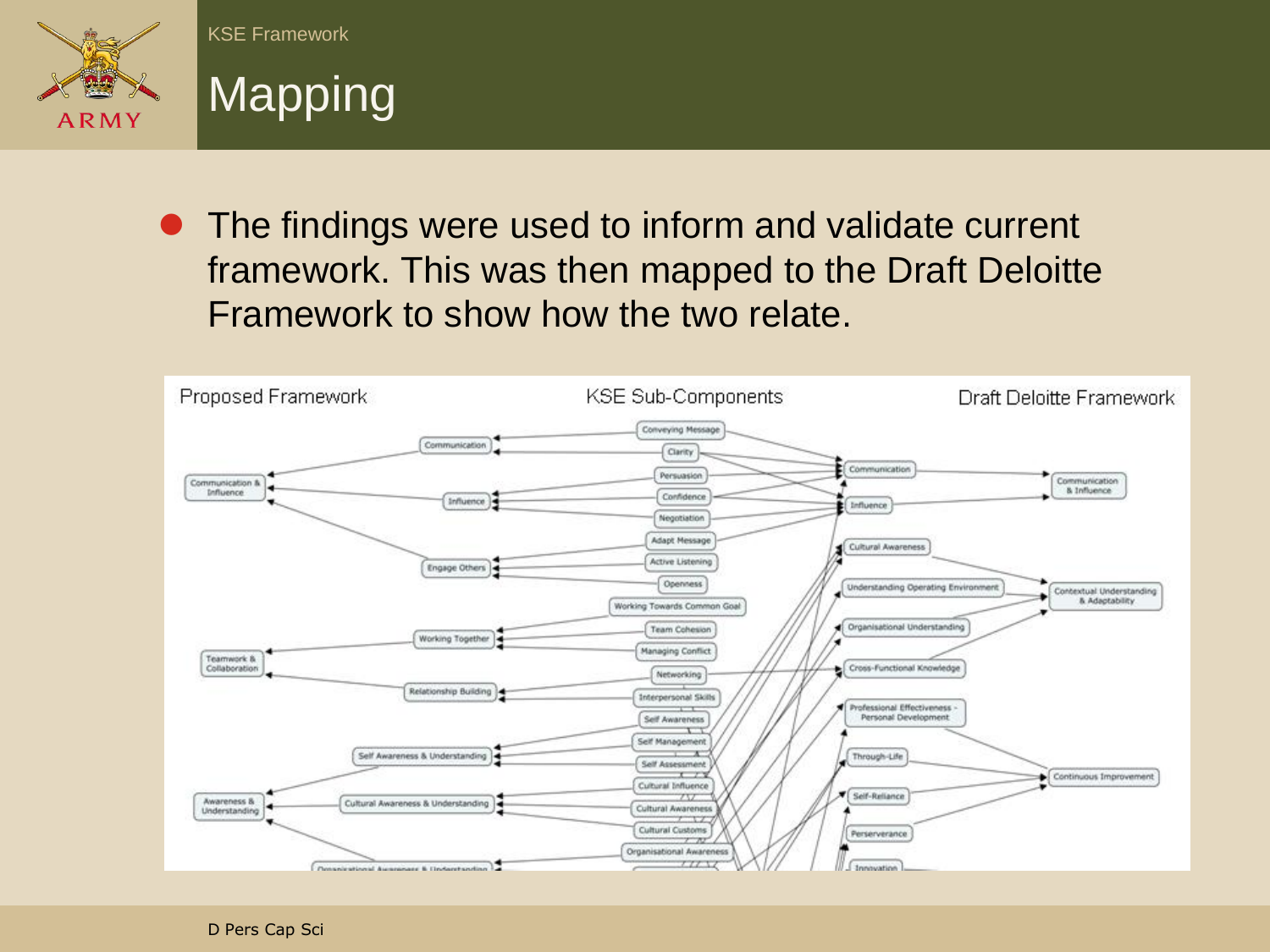

## Behavioural Descriptors

● Behavioural descriptors were written based on information gathered from all stages of Framework Development and Validation

#### Communication & Influence

| <b>KSE</b>           | <b>Description</b>                                                                                                                                                                                                                                                                                                                                                                  |  |
|----------------------|-------------------------------------------------------------------------------------------------------------------------------------------------------------------------------------------------------------------------------------------------------------------------------------------------------------------------------------------------------------------------------------|--|
| <b>Communication</b> | Expresses clear, concise and accurate verbal, written and electronic communications<br>Ensures message is conveyed effectively and follows up to assess understanding or seek<br>further clarification                                                                                                                                                                              |  |
| <b>Influence</b>     | Uses logical, reasoned and informed thinking to present ideas appropriately<br>Displays confidence and conviction when articulating thoughts, ideas or requirements; gaining<br>п<br>the trust of others when obedience is required<br>Successfully negotiates conflicting requirements and needs from different stakeholders,<br>п<br>achieving consensus or acceptable compromise |  |
| <b>Engage Others</b> | Analyses situation and tailors method of communication and language to engage audience<br>Actively listens to others to understand perspective and requirements<br>Builds trust through open and honest communication                                                                                                                                                               |  |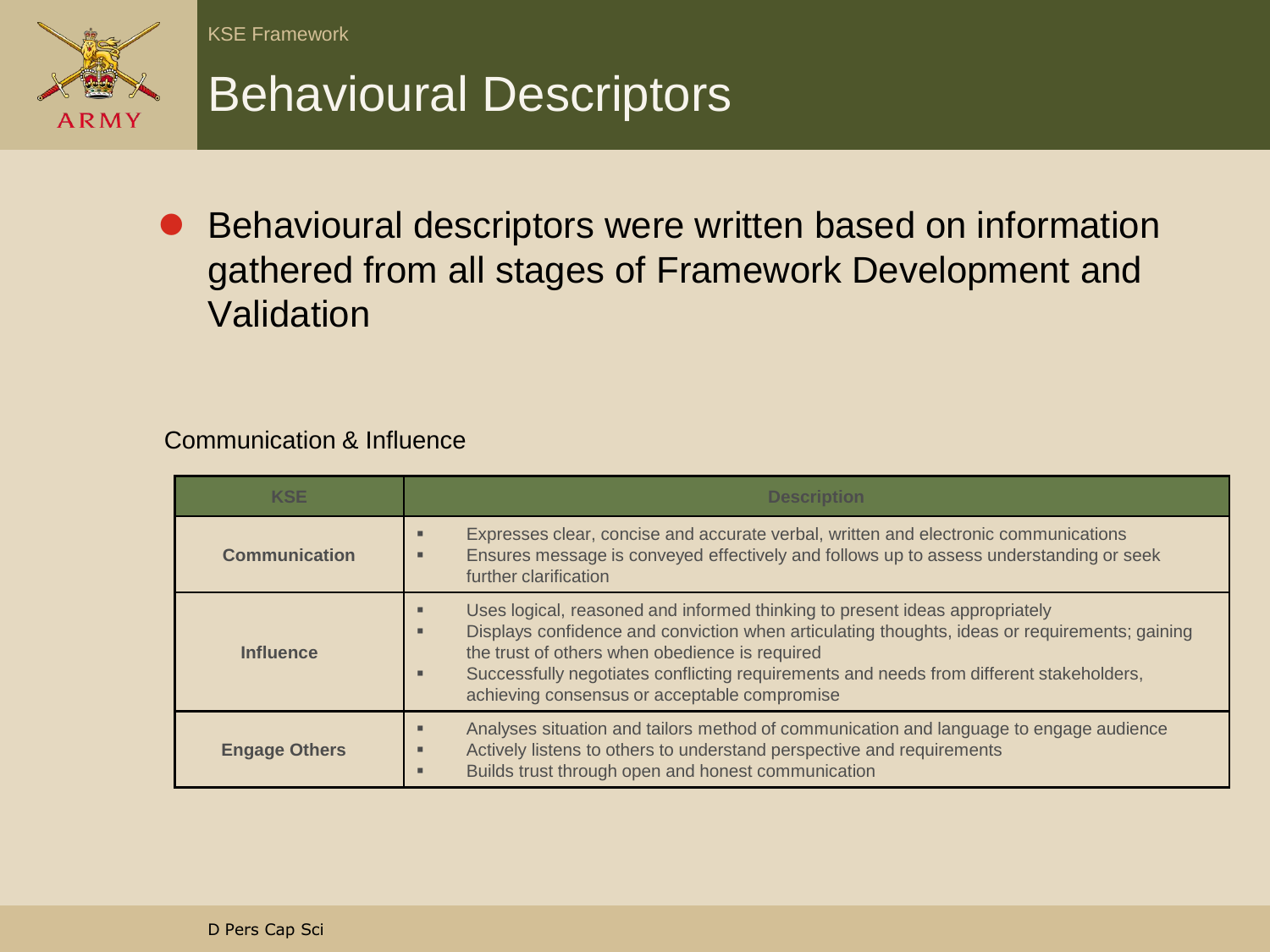

# Core KSE

- **Leadership**
- **Teamwork & Collaboration**
- **Awareness & Understanding**
- **Adaptability**
- **Communication & Influence**
- **Problem Solving & Decision Making**
- **Strategic Thinking**
- **Delivering Results**
- *Values & Standards*
- *Physical Stamina*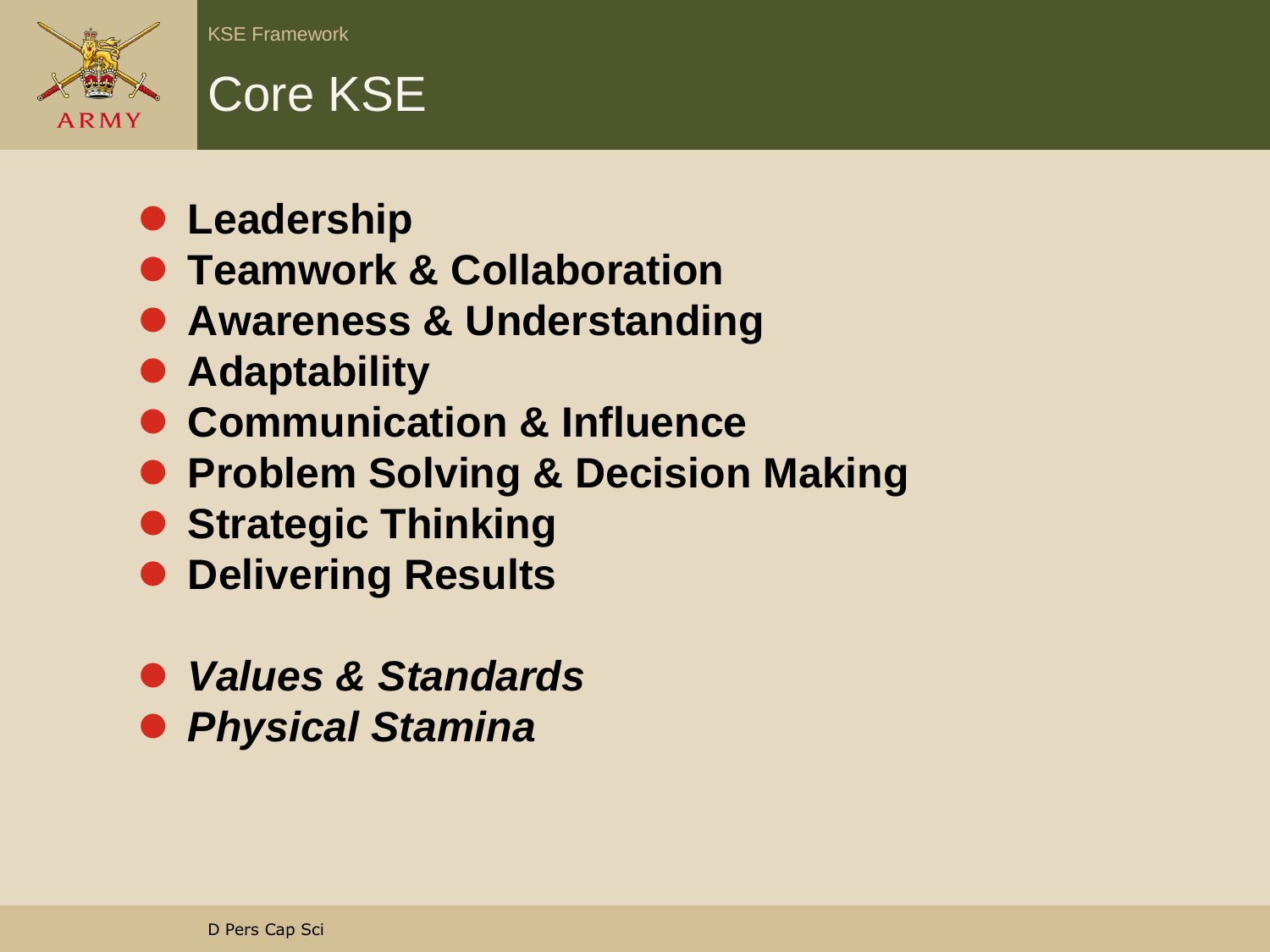

# Current Validation of Core Framework

### Focus Groups

- RAF: internal psychologists with help from Army
- RN: internal psychologists & contract
- Contractor (Penna) conducted soldier focus groups
- Core KSE survey (720)
- **Penna collate findings and review Core Framework**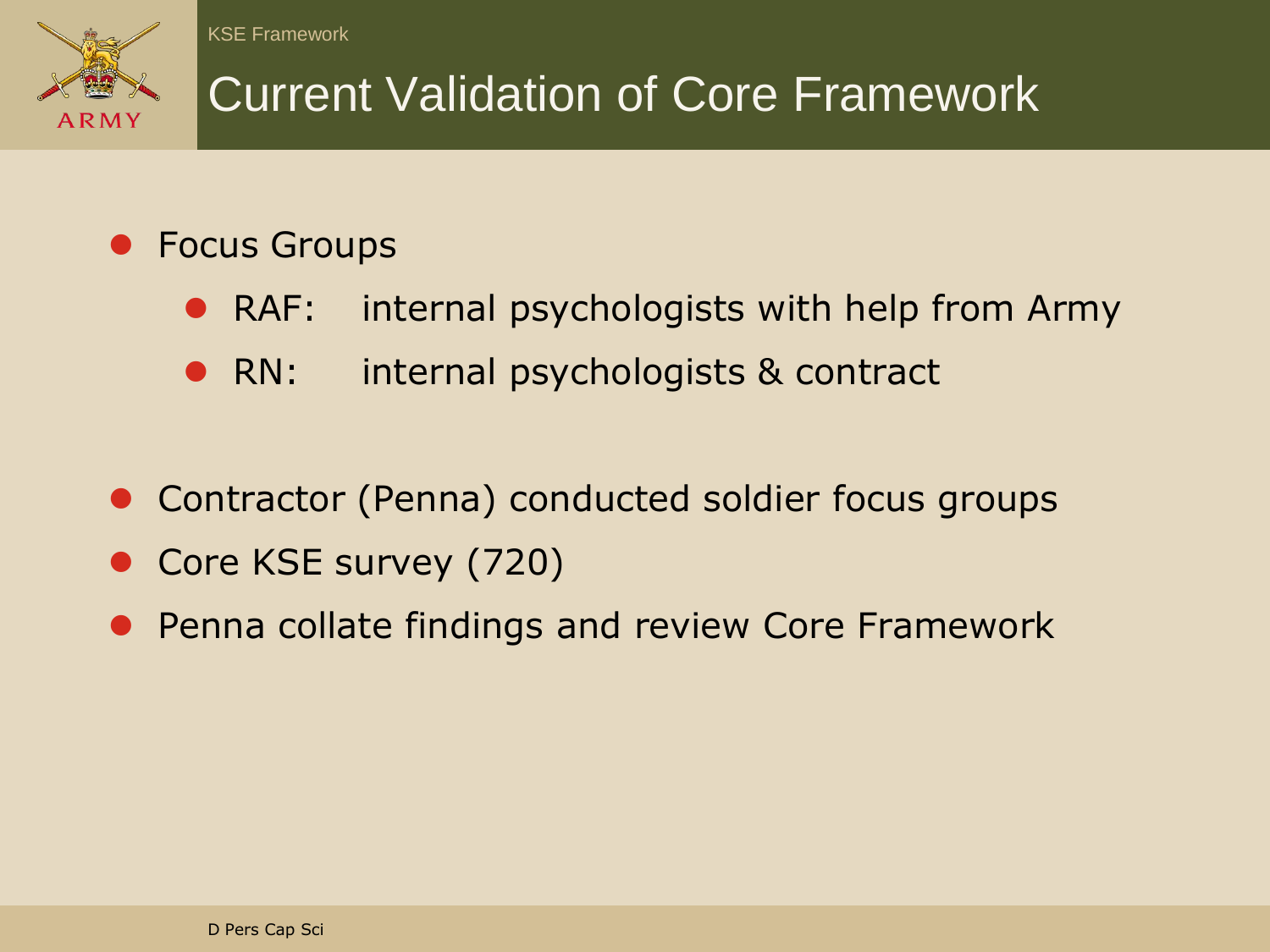

## Functional Framework

- **Military operating in increasingly complex** environments – stakeholder management, risk management & governance, contractural relationships, delegation of authorities.
- Many posts are tri-Service, or could be filled by Reservists or civil servants
- **At staff level, work in Career Fields** 
	- How do we map people to CF?
- Need to train and select for posts using specific technical criteria (KSE)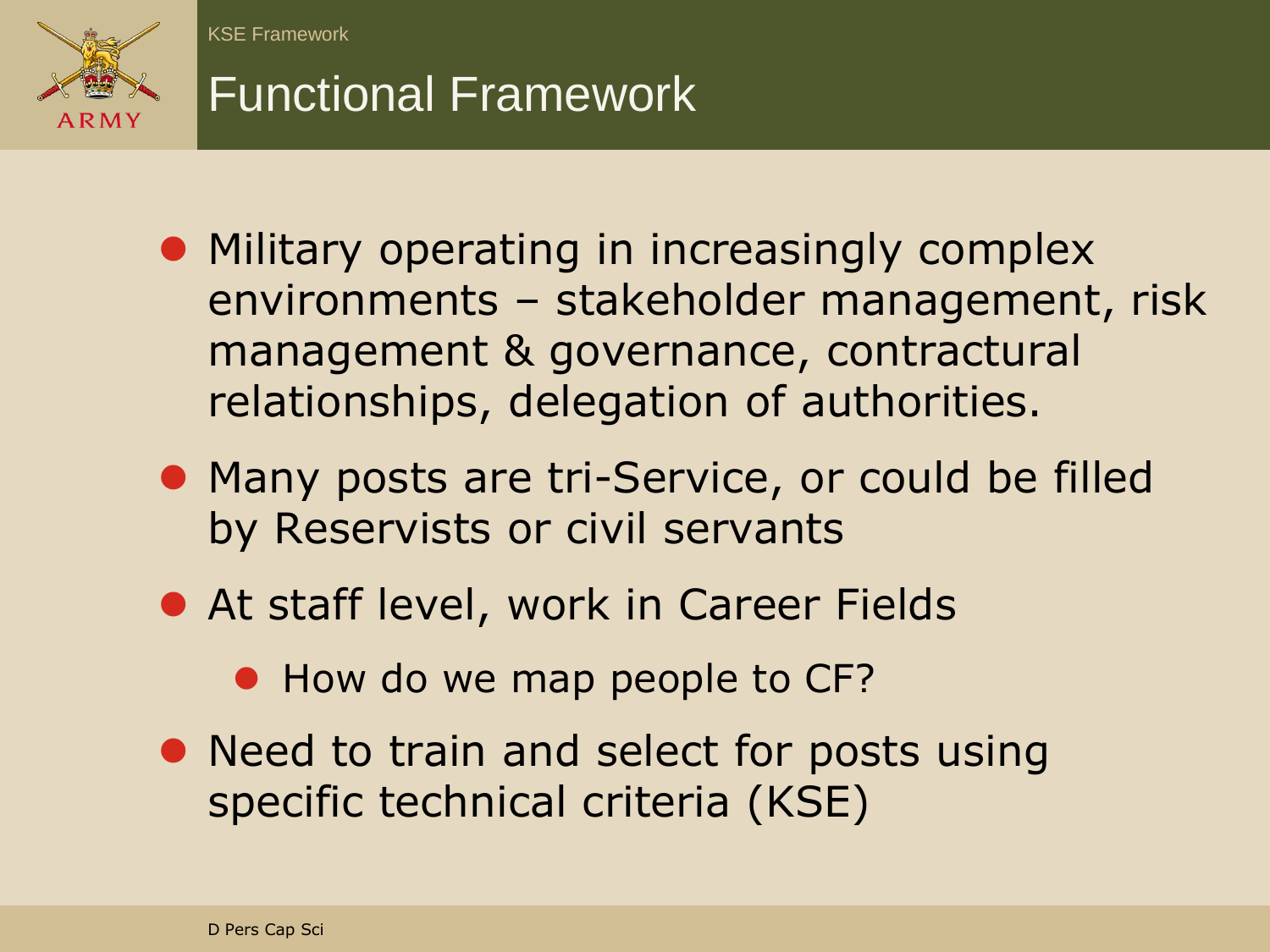

## Contract with Penna

- Approx 5 months duration
- **Interviews with 120 personnel, tri-Service,** across career fields
- **Draft Functional Framework**
- Approximately 15 workshops with specialists to test descriptors and scalability (awareness, practitioner, expert)
- Survey to 700 personnel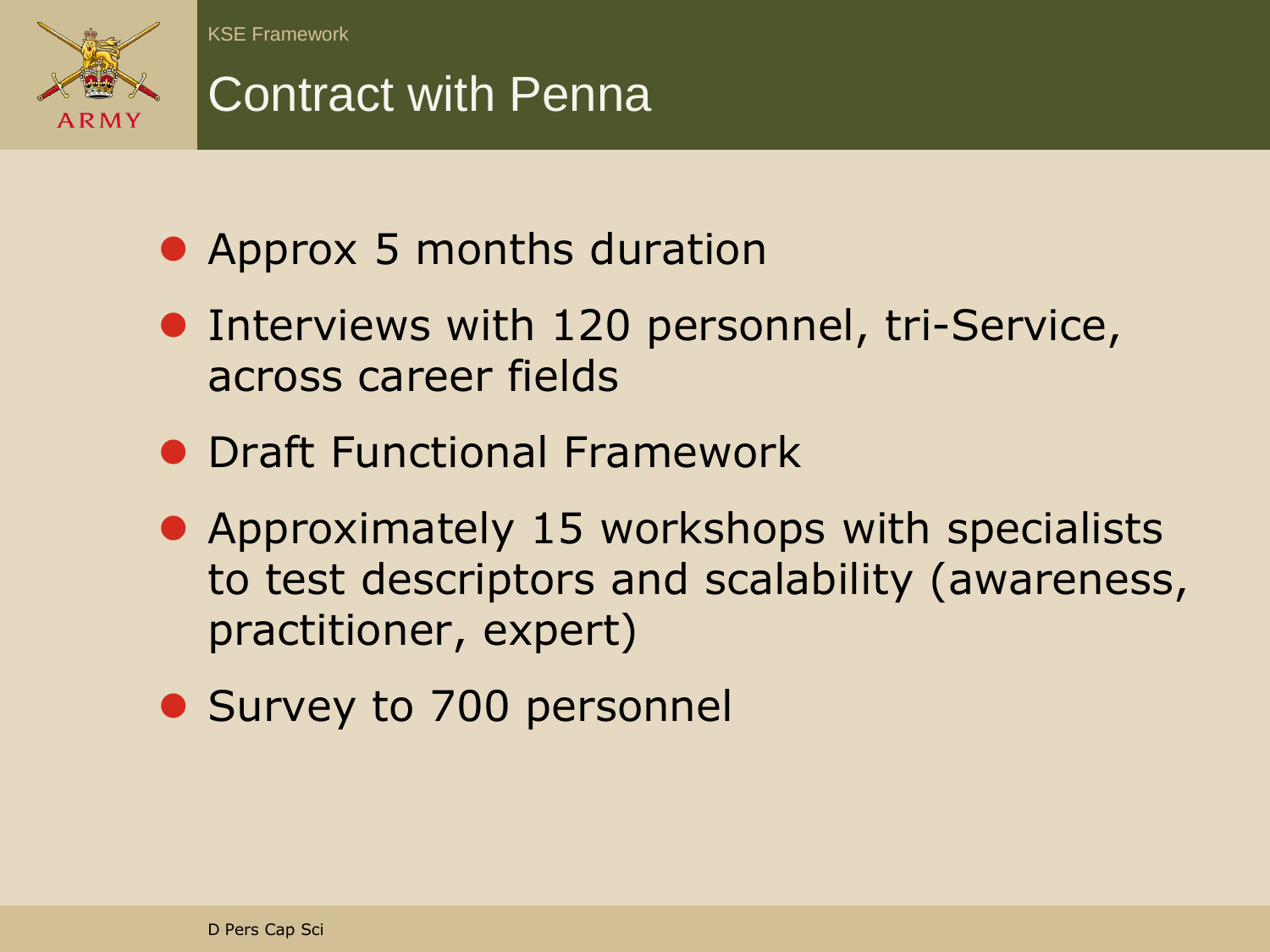

# DRAFT Functional Framework

- Information management, exploitation & insurance
- Workforce planning
- Performance management
- Training & education
- Acquisition policy & process
- Contract management
- Partner management
- Project & programme management
- Commercial & financial management
- Military planning & execution
- Research & analysis
- Wider systems perspective
- Strategic communication
- *(Efficient use of IT; Risk and governance)*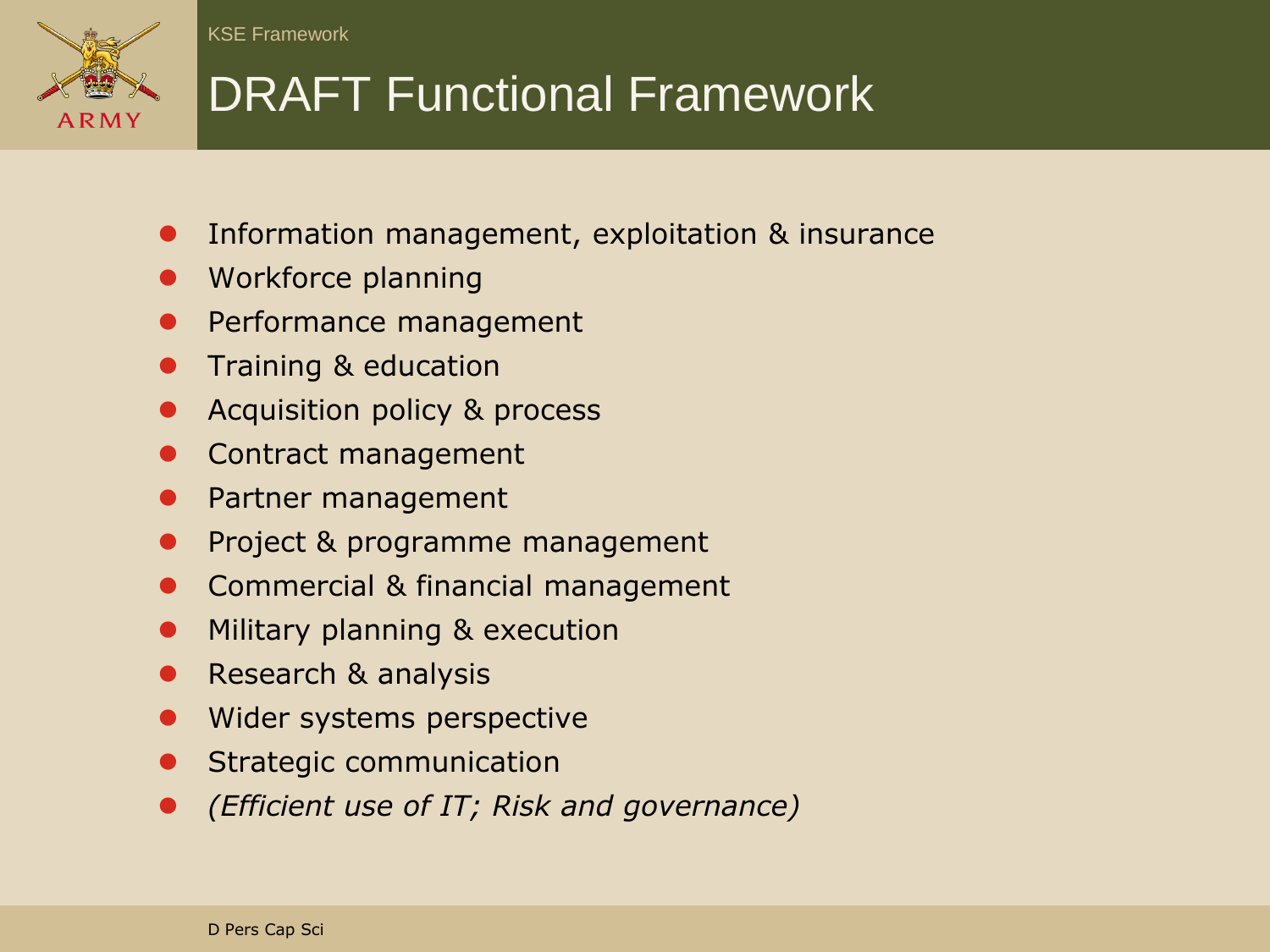

### KSE Framework: **Draft** Attributes

| <b>Core KSE</b>                                                                                                                                                                                                                                                                                                                                                                                                                                                                                     | <b>Current Appraisal Attributes</b>                                                                                                                                                                                                                                                                                                              |
|-----------------------------------------------------------------------------------------------------------------------------------------------------------------------------------------------------------------------------------------------------------------------------------------------------------------------------------------------------------------------------------------------------------------------------------------------------------------------------------------------------|--------------------------------------------------------------------------------------------------------------------------------------------------------------------------------------------------------------------------------------------------------------------------------------------------------------------------------------------------|
| Leadership<br><b>Teamwork &amp; Collaboration</b><br><b>Awareness &amp; Understanding</b><br><b>Adaptability</b><br><b>Communication &amp; Influence</b><br><b>Problem Solving &amp; Decision Making</b><br><b>Strategic Thinking</b><br><b>Delivering Results</b><br><b>Values &amp; Standards</b><br><b>Physical Stamina</b>                                                                                                                                                                      | Leadership<br><b>Team Spirit (SJAR only)</b><br><b>Reliability</b><br><b>Professional Effectiveness</b><br><b>Powers of Communication</b><br><b>Effective Intelligence</b><br><b>Judgement</b><br><b>Management</b><br><b>Initiative</b><br><b>Subordinate Development</b><br><b>Courage &amp; Values</b><br><b>Physical Stamina (SJAR only)</b> |
| <b>Functional KSE</b>                                                                                                                                                                                                                                                                                                                                                                                                                                                                               | <b>Current Appraisal Attributes</b>                                                                                                                                                                                                                                                                                                              |
| <b>Efficient use of IT</b><br><b>IM/IX/IA</b><br><b>Workforce Planning</b><br><b>Performance Management</b><br><b>Training and Education</b><br><b>Acquisition Policy &amp; Process</b><br><b>Contract Management</b><br><b>Partner Management</b><br><b>Project &amp; Programme Management</b><br><b>Commercial &amp; Financial Management</b><br><b>Military Planning &amp; Execution</b><br><b>Research &amp; Analysis</b><br><b>Wider Systems Perspective</b><br><b>Strategic Communication</b> | No current attributes                                                                                                                                                                                                                                                                                                                            |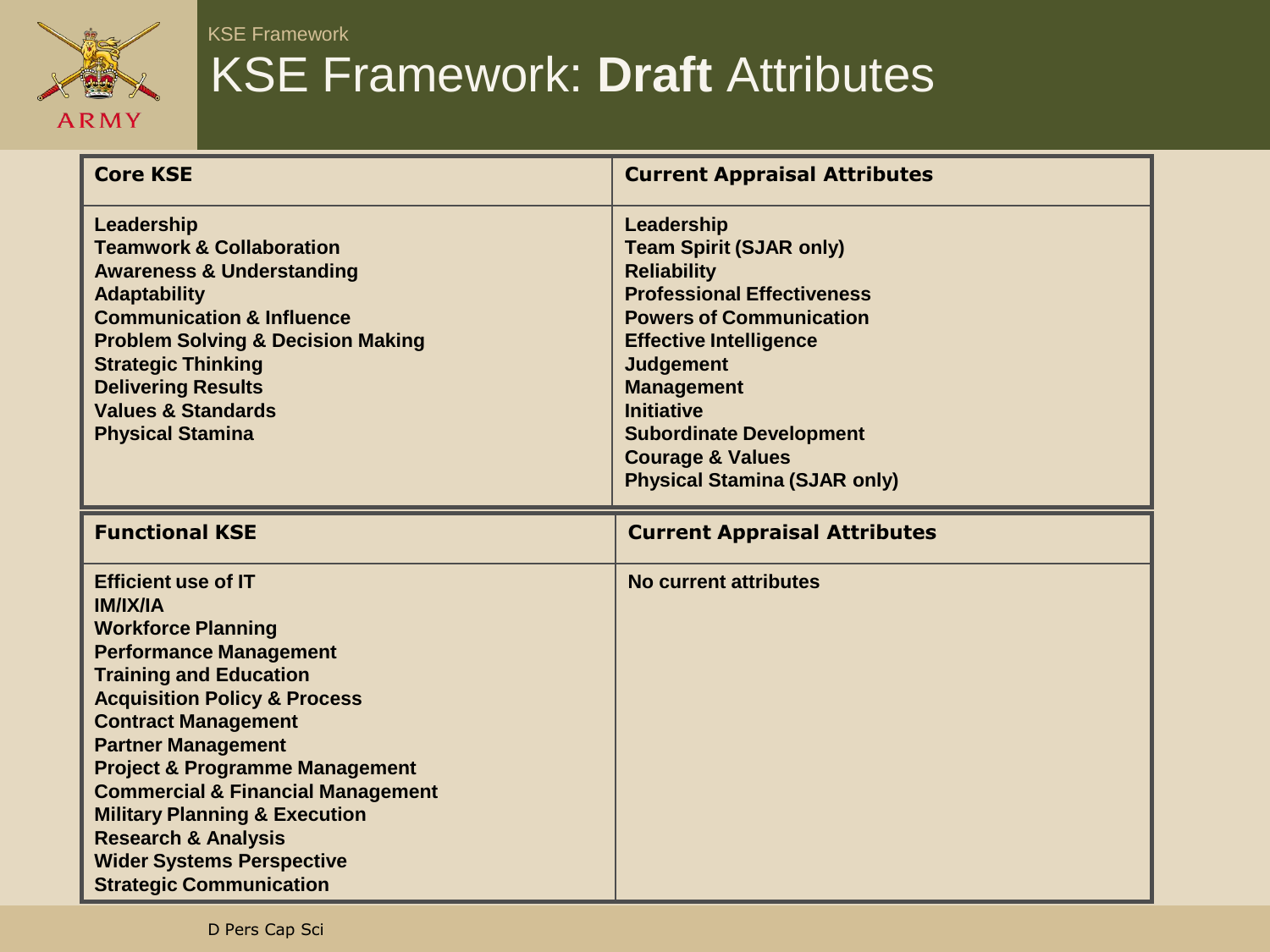

# Internal work at contract end

- Applying to military (Core & Functional)
	- **Usability**
	- **•** Applicability
- **Feedback & discussions with military Career** Field specialists (Functional)

**• Implementation plan, how it will be used and** applied, and practicalities - 2015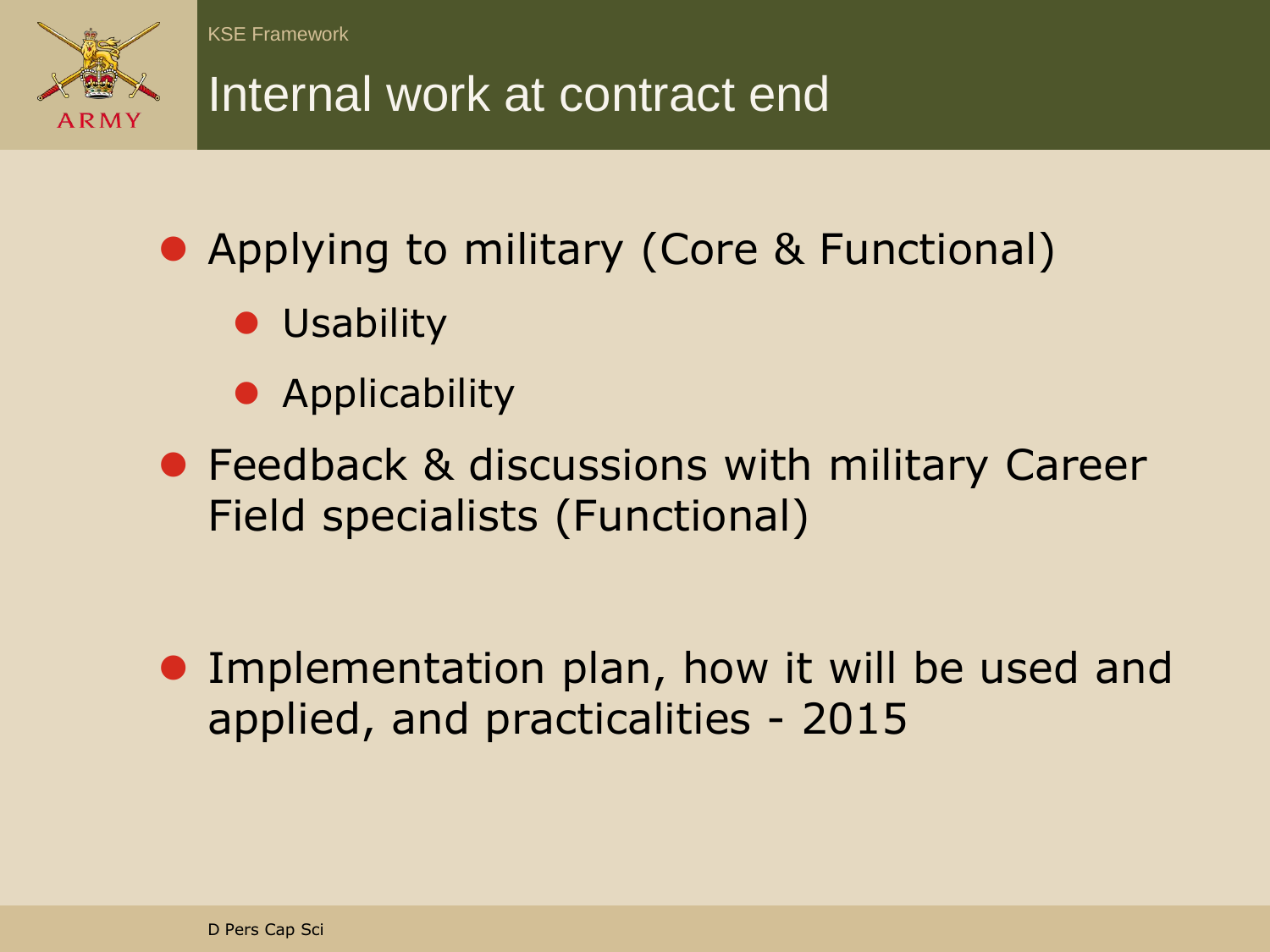

## KSE – Broad Allignment

- $\bullet$  Knowledge = Functional framework
- $\bullet$  Skills = Core Framework
- Experience = ?
	- **•** Fundamental basis of military postings
	- What is 'experience'?
	- How do we measure experience?
	- **Contract underway to consider experience and** its measurement (by May 15)